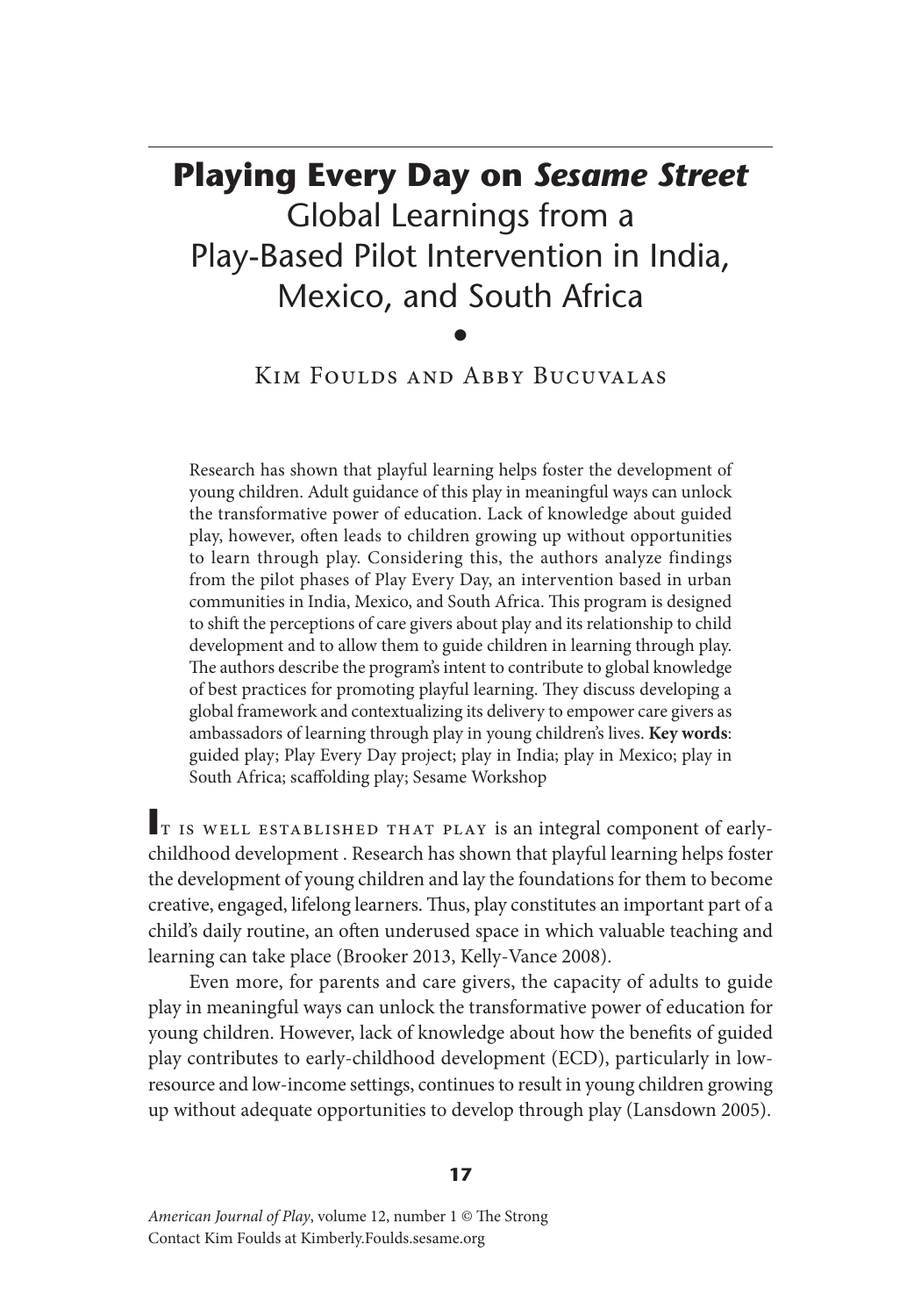We analyze findings from the pilot phases of Play Every Day, an intervention based in urban communities in India, Mexico, and South Africa designed to shift care givers' perceptions about play and its relationship to child development and learning and to empower them to guide children effectively in learning through play. This program intends to contribute to the knowledge of best practices for promoting playful learning. Using findings from formative research done through a series of community events at which care givers and children experience and practice guided play, this study seeks to demonstrate the universalities of play between care giver and child and the importance of cultural contextualization both to support care givers' understanding of the value of play for children's development and to enhance their role as play mentors.

Although play is both a universal phenomenon and a cultural construct (Haight 1999, Oke 1999, Edwards 2000, Parmar 2008), the design-based research of this pilot offers a series of recommendations for intervention design that supports care givers' confidence as play mentors, their understanding of the value of play in children's development, and the time they spend engaging their children in guided play activities using a variety of materials.

## **Project Overview**

*Sesame Workshop* and The LEGO Foundation launched Play Every Day, a multicountry project aimed at empowering care givers to leverage play in support of children's early development and lifelong learning and to contribute to global understanding of best play practices as an integral part of daily life.

Implemented in disadvantaged urban and periurban communities of India, Mexico, and South Africa between April 2016 and December 2018, Play Every Day invited care givers and children to engage in various play activities in three development phases of play workshops, followed by a scaled-up intervention rolled out in each country.

#### *Overarching Principles*

Among the types of play described by Fisher (2011)—free play, guided play, and didactic instruction—principles of guided play informed Play Every Day. Although free play and didactic instruction are both associated with positive learning outcomes, evidence suggests that child-led play with some degree of adult guidance and scaffolding is most effective for achieving positive educational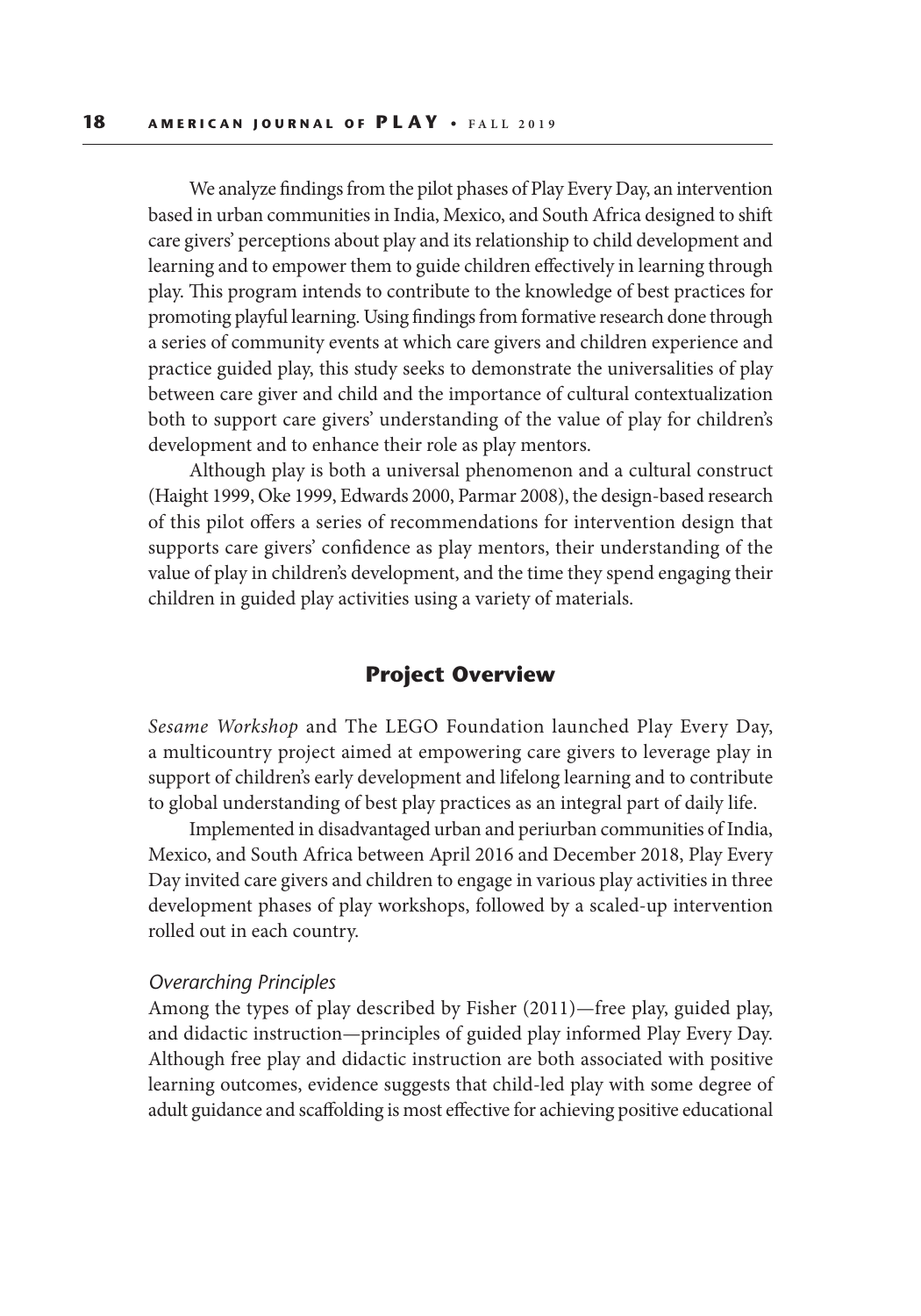outcomes with preschoolers. Under guided play, a child leads in active, engaged play while a supervising adult asks questions aimed at pointing the child toward specific learning outcomes in a playful, fun, and relaxed way. It often involves selected toys or props with which a child interacts to gain knowledge and a supervising adult who closely observes and interacts with the child.

To that end, the trained play workshop facilitators of the Play Every Day project coached caregivers to guide play gently but meaningfully by designing settings to highlight learning goals (e.g., learn new words), ensuring that children lead the play experience so they can freely explore within that setting (e.g., a pretend restaurant), and scaffolding the learning that takes place (e.g., making comments, encouraging children to question, and extending the children's interests). The workshop emphasized activities that focused on children's enjoyment and ability to take the lead, which is important in maintaining children's interest and thereby promoting the greatest developmental gains.

#### *Balance between Standardization and Contextualization*

The project maximized its multicountry model to standardize a framework, implementation process, and research approach, while judiciously contextualizing education content and day-to-day operations based on the needs assessment findings. Specifically, Play Every Day: consulted local and international experts on play and early-childhood development and care givers throughout the process of designing the Play Workshops and Intervention; recognized cultural norms, potentially sensitive issues, and current play beliefs in each country to develop play activities and learning materials that speak to them through inclusive sampling of participants across gender, ethnic, racial, socioeconomic, and disability groups during the Play Workshops and Intervention; and employed varying activities under the same types of play (e.g., use different found objects for a building activity and vary scenarios for imaginative play).

Informed by a needs assessment conducted in Delhi, Johannesburg, and Mexico City to better understand the role of play in children's lives and care givers' perceptions of the value of play in children's development (Foulds 2017), Sesame Workshop used the three development phases to test play activities, materials, messaging, and delivery platforms to ultimately design an intervention that will help care givers develop an awareness of the importance of play for children's development and engage their children in play in various ways.

Although this analysis focuses on the testing specific to care giver participation, project outcomes focused on both care giver and child. For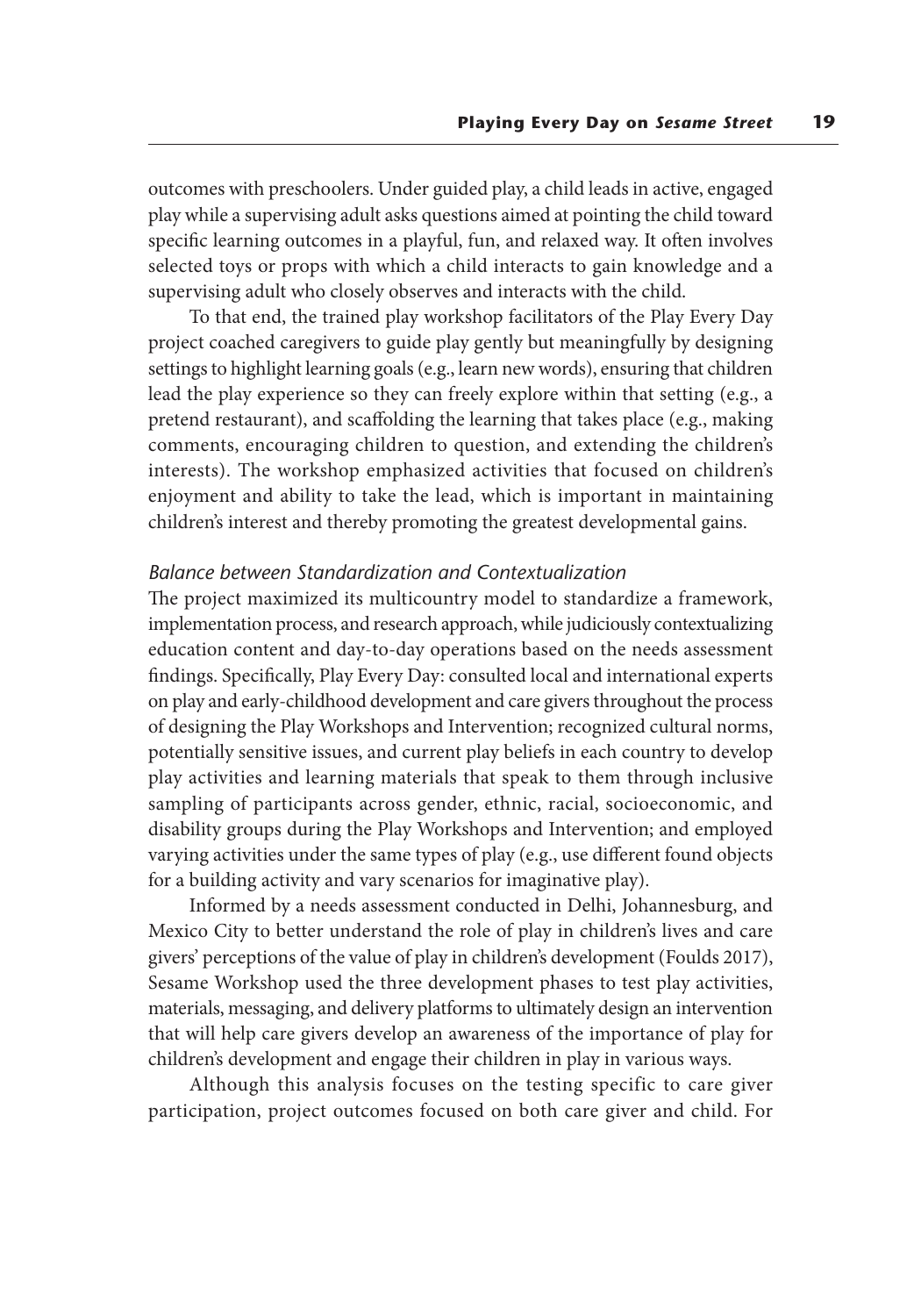example, the project intended that participating care givers would have greater knowledge about the importance and benefits of play for children's long-term cognitive and socioemotional development. They would spend more time engaging with children in a variety of guided play activities with a variety of materials. They would increase confidence and joy of playing with their children. And they would exhibit a higher quality of interaction with their children (e.g. affective warmth, joy, feeling words) during play activities. The project sought to make participating children, for their part, spend more time engaging in a variety of guided play activities with a variety of materials and demonstrate more creative and flexible thinking skills.

To help develop a scaled-up intervention that supported care givers' confidence as play partners and their knowledge of the value of play in children's development, the project undertook two phases of research. The first phase, a needs assessment helped inform the curriculum framework and the initial workshop design, including materials, messaging, and activities. Findings from the second phase, three rounds of piloting focused on iterative testing and refinement of the workshop experience, helped inform the scaled-up intervention.

## **Needs Assessment Findings**

During the needs assessments, there were four primary goals: to learn more about families' access to materials and media that support play; to understand the role of play in children's lives; to assess care givers' understanding of the value of play; and to examine barriers to play. To address these four goals, in-country research teams carried out interviews at several sites in each country. Data collection instruments included a demographic questionnaire and a set of interview protocols, one for adults and one for children between three and six years old. Sesame Workshop drafted the interview protocols and country teams adapted each protocol for the respective country. The protocol for adults included a variety of question types: open-ended, close ended, and Likert scaling. In the used Likert scaling, respondents either read or listened to a statement and chose from five responses: neither agree nor disagree, strongly agree, agree, disagree, and strongly disagree).

The protocol for children included open- and closed-ended questions. Sample sizes varied by country. In India, researchers conducted interviews with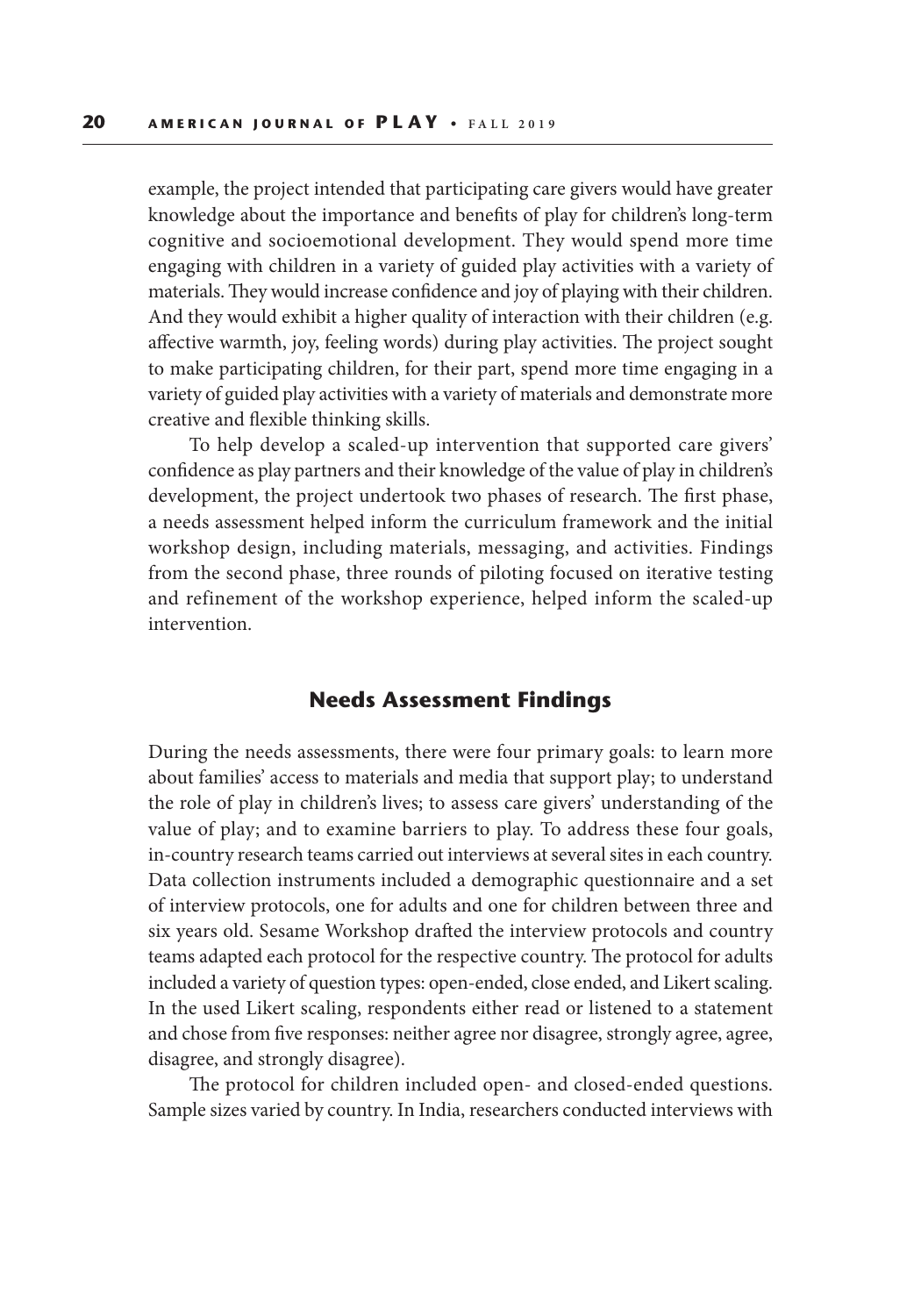one hundred pairs of care givers and their children in four zones in Delhi: East Delhi, West Delhi, North Delhi, and South Delhi. Researchers conducted all interviews in Hindi. In Mexico, researchers conducted interviews with sixty-four pairs of children and care givers in three states in Mexico: Puebla, Mexico City, and Monterrey. Researchers conducted all interviews in Spanish. In South Africa, researchers conducted the needs assessment with eighty-five pairs of children and care givers at three early childhood-development (ECD) service providers near Johannesburg: Diepsloot, Protea South, and Meadowlands. Researchers conducted interviews in English, Zulu, Sepedi, or a mix of English and Sepedi or Zulu.

#### *Needs Assessment Findings: Access to Material and Media*

Many but not all families in the three countries had access to books and arts and crafts; access to other learning materials varied. Care giver and children's access to materials and media varied in similar ways in India, Mexico, and South Africa. India and Mexico had the greatest access as shown in figure 1.

For all families interviewed, television was the most commonly used media. South Africa had the least access of the three countries. Access to smart phones was the second most common device in the three counties. Tablets and DVD players were the least used in all countries.

For children, the most common activity across all media devices surveyed was playing games daily on a tablet or smart phone. Children reported limited

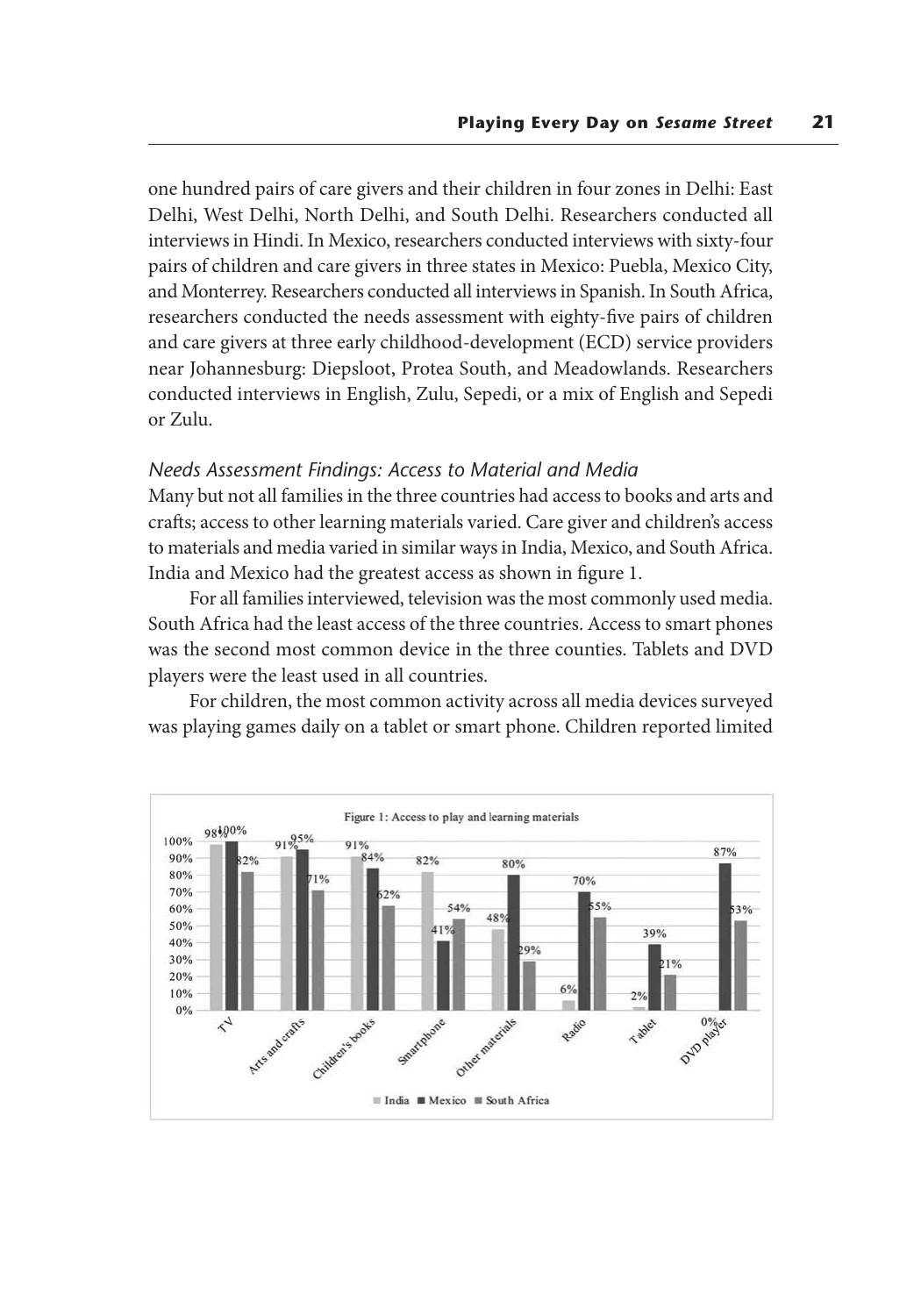device use for social media, streaming or downloading videos, or using apps. *Needs Assessment Findings: The Role of Play in Children's Lives*

There are many similarities in the role of play in children's lives in India, Mexico, and South Africa. Generally, children of the three countries played with toys to about the same degree. Imaginative play, however, was more prevalent in Mexico and South Africa than in India. The majority of children sampled preferred outdoor play. For indoor play, small living spaces limited the range of play activities, particularly in India and South Africa. Concerning types of play, there are similar findings on preferences for play with dolls, stuffed animals, and toy sets. The findings indicate variances in imaginative play, like pretending to be someone else or making up a story, as shown in figure 2.

Preferred play objects included scarves, marbles, stones, and balls. Preferred games include hide-and-seek, soccer, and general ball play. Play object preferences based on gender emerged: girls indicated preferences for dolls while boys noted preferences for car toys. Overall, children tended to pick up play objects that were familiar to them.

#### *Needs Assessment Findings: Barriers to Play*

There are many barriers to play, including resources, time, energy, and knowledge, that limit time spent in play for both children and care givers. Poorly resourced communities are major barriers to play for care givers. As one Indian care giver explained, "There are so many worries about meeting our household expenses. Who has time to play?" (Purple Audacity Research and Innovation 2017). The

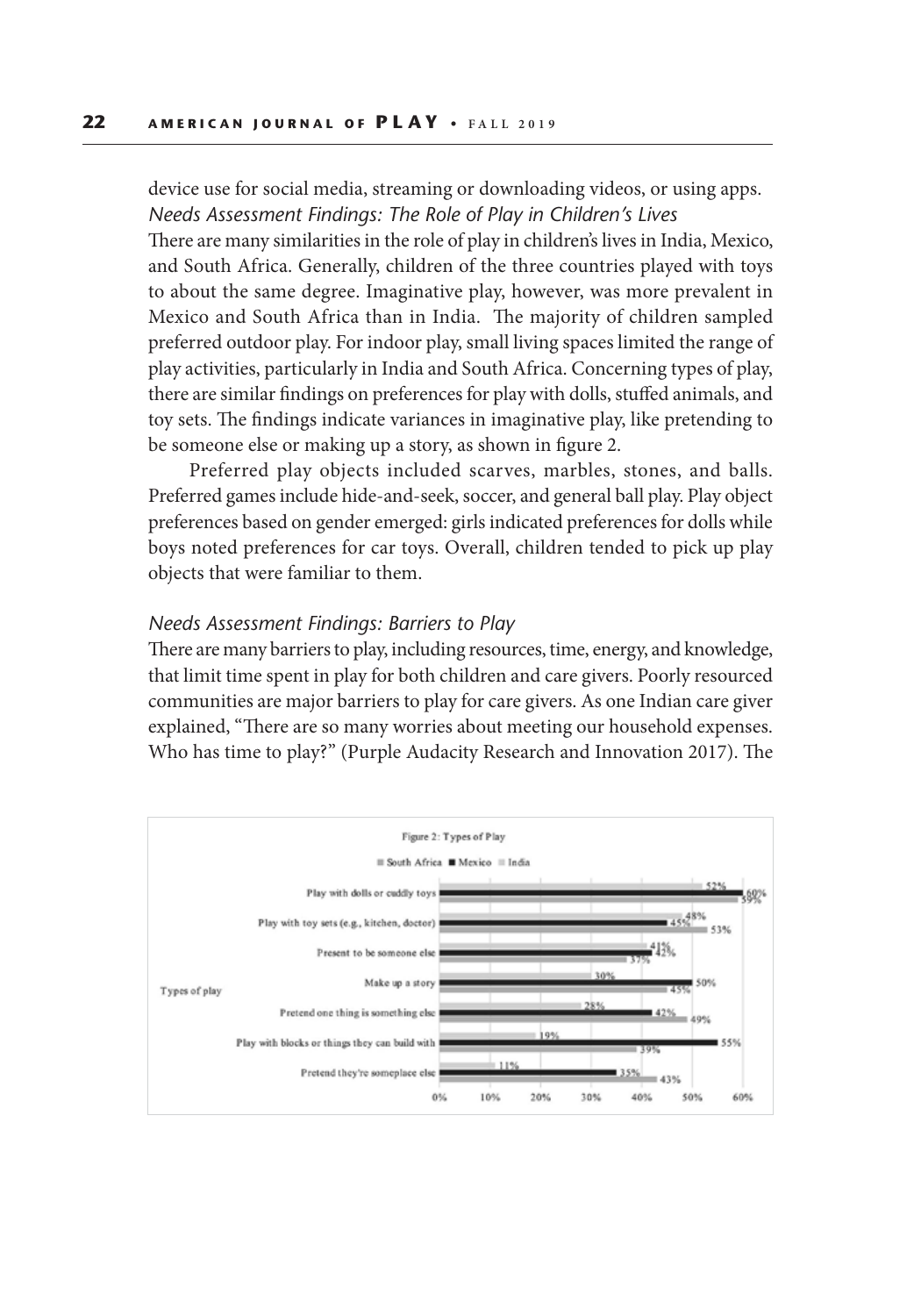rate of unemployment, as high as 60 percent among South African participants, underscored these issues. As one care giver remarked, "We don't have electricity. . . . We are also staying in a shack and no one is employed." Figure 3 also shows this disparity, as less than a third of South African care givers strongly agree that they have enough toys for their child to play with.

Work in and out of the house places demands on care givers' time and energy. For children, the demands of schoolwork limit the amount of time available for play. Knowledge of technological advancements and care givers' understanding about how to use various play objects compound these issues. In Mexico, respondents discussed their frustration with not understanding technological games, as care givers find that children prefer digital devices over children's books. South African care givers blame technology for children playing more with phones. Indian care givers expressed frustration that technology has changed how children play from their own childhood, where care givers noted that they have more experience with outdoor games learned during their childhood.

Another significant barrier to play was care givers' various valuations of play. Most did not have a holistic understanding of its benefits**.** Although the extent to how much care givers valued play varied among the three countries, each country reported that most care givers understand and valued play because it supports the acquisition of life skills, social skills, imagination, creativity, care giver bonding, and language learning when playing. Despite these benefits, the overwhelming majority of care givers believe that play and formal education are mutually exclusive. As shown in figure 3, although care givers in all three

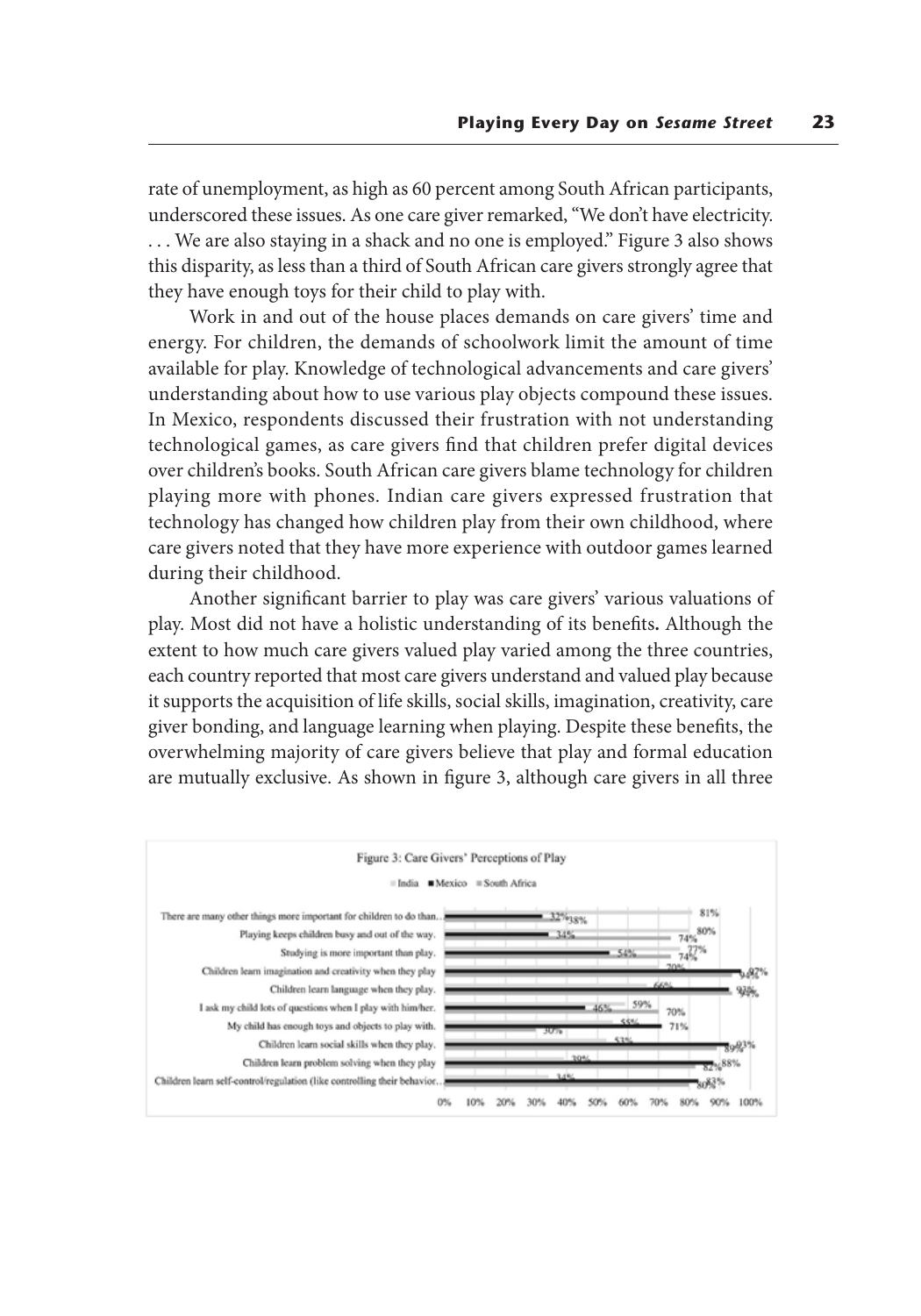countries agree that play helps their children learn many different skills, they also agree that studying is more important than play. In fact, 77 percent of Indian care givers, 54 percent of Mexican care givers, and 74 percent of South African care givers reported that they agree or strongly agree with this statement.

Most participating care givers strongly agreed that they enjoy playing with their children and that play supports bonding between the care giver and child and the child's skill acquisition. Parents also agreed that children improve their imagination, creativity, and language skills when they play. South African and Mexican care givers, however, scored these traits higher than Indian parents.

These variances extended to other benefits of play—for example, perceptions of play among Mexican and South African care givers showed they placed a higher value on play than their Indian counterparts, as illustrated in figure 3.

## **Project Planning**

In response to the needs assessment findings, Play Every Day employed three types of play as delivery mechanisms for targeted project messaging: making and building; imagination exploration; and dream to be a grown-up (see figure 4). The three types of play were selected and based on needs assessment findings, which suggests that they resonate with families across all participating countries (Foulds 2017). They were also selected based on their holistic benefits across four domains of learning and development: emotional, social, physical, and cognitive or creative.

## **Piloting Play Every Day: Formative Research**

Prior to roll-out of the intervention, Sesame Workshop conducted three development phases focused on testing activities and materials to identify those that supported shared engagement, compelling key messages, and the motivating factors and challenges to care giver participation. The key guiding questions of Play Every Day formative research included: How can future workshops design activities and use materials that support shared engagement between child and care giver during the workshop and for play at home? How can play workshops leverage and reinforce compelling key messages that resonate with care givers? How can program design address existing motivating factors and challenges to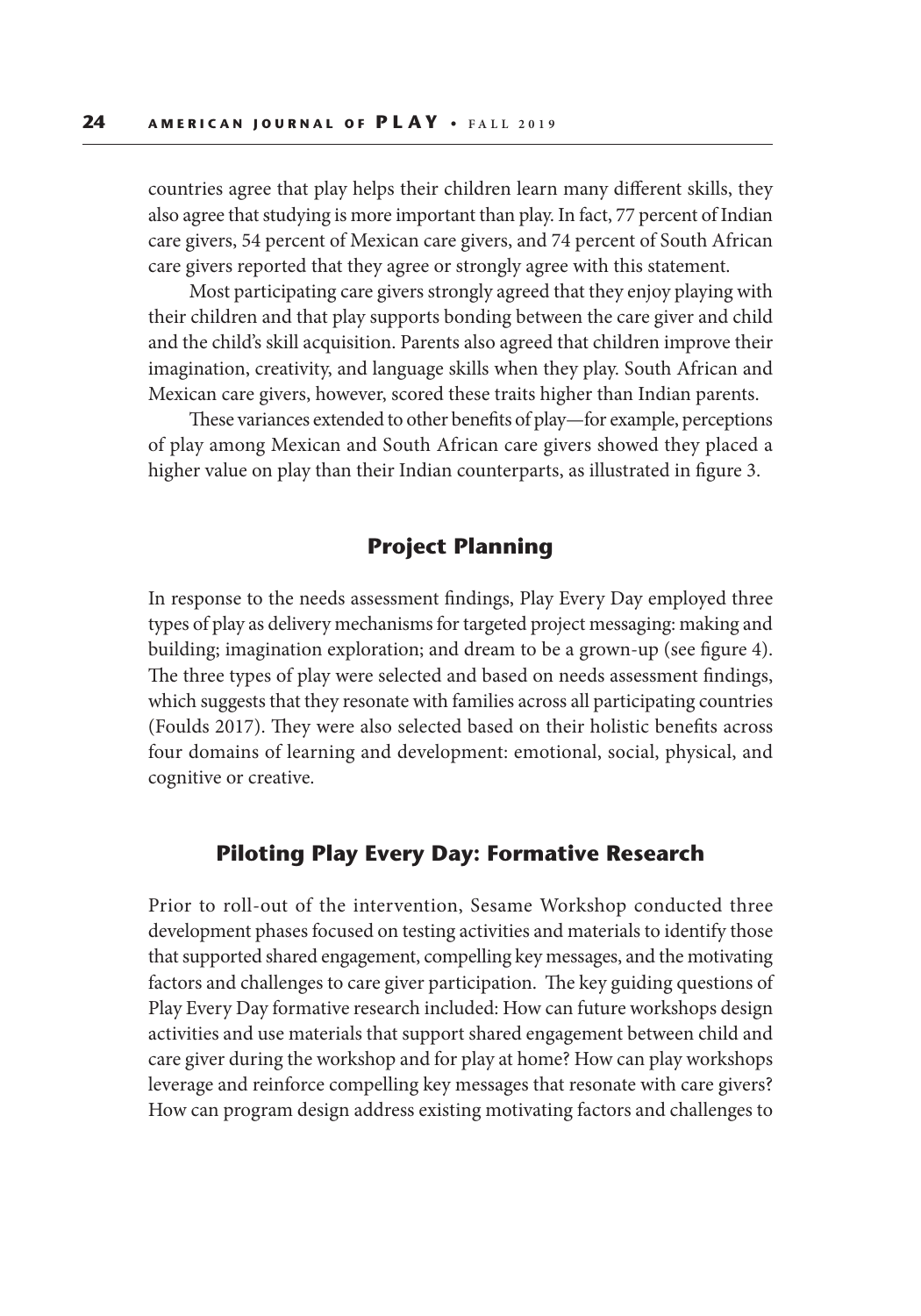### Figure 4. Play Every Day Types of Play

| <b>Type of Play</b>                                                                                                                                                                                                                                                                                                                                                | Global                                                                                                                                                                                                                                                                                                   | <b>Country-specific</b>                                                                                                                                                                                                                                                                                                                                                                                                                                                                                                                                                                                                                                                                    |
|--------------------------------------------------------------------------------------------------------------------------------------------------------------------------------------------------------------------------------------------------------------------------------------------------------------------------------------------------------------------|----------------------------------------------------------------------------------------------------------------------------------------------------------------------------------------------------------------------------------------------------------------------------------------------------------|--------------------------------------------------------------------------------------------------------------------------------------------------------------------------------------------------------------------------------------------------------------------------------------------------------------------------------------------------------------------------------------------------------------------------------------------------------------------------------------------------------------------------------------------------------------------------------------------------------------------------------------------------------------------------------------------|
| Making and building: Manipulating one or<br>multiple objects to construct something new,<br>both permanent and temporary, such as building<br>a train out of empty water bottles and strings or a<br>castle with blocks.                                                                                                                                           | • Build block structures<br>• Design an obstacle course<br>• Make instruments<br>• Explore different types of<br>matter to create a sculpture or<br>painting<br>• Build a ramp to race toy cars<br>• Design the strongest bridge                                                                         | India<br>• Use dough, rolling pin, and flat<br>board (chakla belan) to make<br>snakes, birds, and other objects<br>Mexico<br>• Use wooden blocks to pretend<br>to build a home or school<br>buildings<br><b>South Africa</b><br>• Make skipping ropes from<br>plastic bags<br>• Use toilet roll holders to make<br>snakes<br>• Use recycled materials to make<br>traditional musical instruments                                                                                                                                                                                                                                                                                           |
| <b>Imagination exploration:</b><br>Creating a plot, either spoken or enacted, that<br>draws on elements of the fantastical. This type<br>of play often involves transforming people,<br>objects, and situations in a representational way,<br>such as pretending that I am a dragon or a straw<br>is a magic wand                                                  | • Create a fantasy land using the<br>surrounding environment (e.g.,<br>a mat on the floor becomes a<br>boat, the floor the river, and<br>other children people living by<br>the water)<br>• Use objects to supplement the<br>world you are creating (e.g.,<br>pretend wooden blocks are<br>large bricks) | India<br>• Pretend to be an action hero and<br>play house (ghar-ghar) using<br>objects around the house,<br>including mothers' stoles and<br>bed sheets to build capes and<br>other elements of a costume<br>Mexico<br>• Enact legend of Tlaloc, Aztec<br>God of rain, who has the ability<br>to send hail, rain, thunder and<br>lightning<br>· Play "I'm the wolf," a<br>traditional Mexican game<br>where one child/care giver<br>pretends to be "the wolf" while<br>the others must avoid being<br>caught<br><b>South Africa</b><br>• Enact the traditional Zulu<br>folktale The Cheetah and the<br>Lazy Hunter<br>• Enact the fable The Magical<br>Story of Modjadji The Rain<br>Queen |
| Dream to be a grown-up:<br>Enacting the role of someone the child has seen<br>or interacted with in his or her social<br>environments, such as a doctor or teacher. This<br>type of play often involves transforming people,<br>objects, and situations in a representational way,<br>such as pretending that I am a doctor or a banana<br>is a telephone receiver | • Doctor and patient at a clinic<br>• Teacher and student at a<br>school<br>• Police officer and a<br>community member in a<br>neighborhood<br>• Taxi driver and passenger on<br>the road<br>• Painters creating a masterpiece<br>• Engineer solving a problem                                           | India<br>• Teacher or student using stoles<br>as costumes and sticks as<br>pointers for a make-believe<br>chalkboard<br>• Policeman or policewoman<br>catching thieves using caps and<br>sticks as props<br>Mexico<br>• Vendor at a street market using<br>recycled newspapers to<br>demarcate stands<br><b>South Africa</b><br>• Community doctor or nurse<br>using recycled clothing as<br>doctor's coat                                                                                                                                                                                                                                                                                 |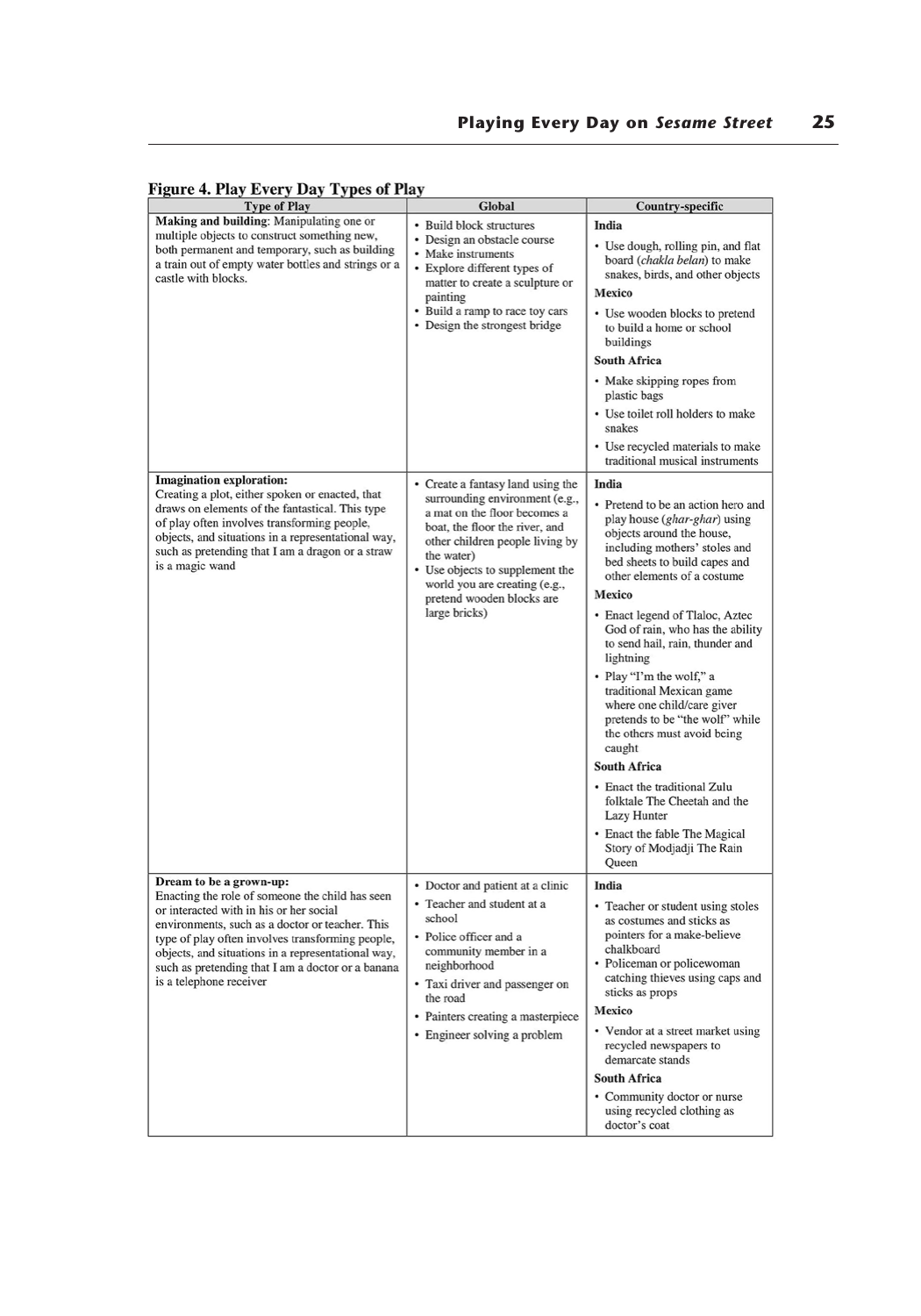care giver participation and engagement?

The tools used to collect data during the three development phases included workshop observations; interviews and focus group discussions with children, care givers, and facilitators; and facilitator and care giver surveys. As the education and production teams developed additional content, like facilitatortraining videos and videos specifically for care givers, data collection methods

|        | <b>Phase 1 (Prototype)</b>         | Phase 2 (Alpha)                          | Phase 3 (Beta)                                           |  |
|--------|------------------------------------|------------------------------------------|----------------------------------------------------------|--|
|        | <b>Observations: 4</b>             | <b>Observations: 30</b>                  | Observations: 20 workshops                               |  |
|        | workshops                          | workshops                                | 8 children<br>$\bullet$                                  |  |
|        | Interviews:                        | Interviews:                              | 8 care givers                                            |  |
|        | 116 care givers<br>$\bullet$       | 96 children<br>$\bullet$                 | Interviews:                                              |  |
| India  |                                    | 128 care givers<br>٠                     | 15 care givers<br>٠                                      |  |
|        |                                    | 12 facilitators<br>٠                     | 4 facilitators                                           |  |
|        |                                    | Care giver survey: 24                    |                                                          |  |
|        |                                    | respondents                              |                                                          |  |
|        |                                    | Care giver video testing: 8              |                                                          |  |
|        |                                    | respondents                              |                                                          |  |
|        | <b>Observations: 3</b>             | Observations: 5 workshops                | <b>Observations: 4 workshops</b>                         |  |
|        | workshops (Mexico City &           | (Mexico City & Monterrey)                | (Mexico City & Monterrey)                                |  |
| Mexico | Puebla)                            | 44 children<br>$\bullet$                 | 16 children<br>$\bullet$                                 |  |
|        | Interviews:                        | 44 care givers                           | 16 care givers                                           |  |
|        | 14 care givers<br>$\bullet$        | 4 facilitators<br>$\bullet$              | 4 facilitators<br>$\bullet$                              |  |
|        | 6 children<br>$\bullet$            | Interviews:                              | Interviews:                                              |  |
|        | 26 facilitators                    | 16 children<br>٠                         | 16 children                                              |  |
|        |                                    | 16 care givers                           | 16 care givers                                           |  |
|        |                                    | Care giver survey: 84                    | Care giver survey: 40 respondents                        |  |
|        |                                    | respondents                              | Facilitator survey: 18 respondents                       |  |
|        |                                    | <b>Facilitator survey: 12</b>            |                                                          |  |
|        |                                    | respondents                              |                                                          |  |
|        |                                    | Care giver video testing:                |                                                          |  |
|        |                                    | 20 respondents                           |                                                          |  |
|        | <b>Observations: 4</b>             | <b>Observations: 2 workshops</b>         | <b>Observations: 4 workshops</b>                         |  |
|        | workshops (Gauteng)<br>Interviews: | (KwaZulu-Natal)                          | (Gauteng)                                                |  |
|        |                                    | 29 children<br>$\bullet$                 | 26 children<br>$\bullet$                                 |  |
|        | 21 children<br>٠                   | 29 care givers<br>٠                      | 26 care givers<br>٠                                      |  |
|        | 26 care givers<br>٠                | 6 facilitators<br>$\bullet$              | Interviews:                                              |  |
|        | 20 facilitators<br>$\bullet$       | Interviews:                              | 14 care givers<br>$\bullet$                              |  |
|        |                                    | 7 children<br>٠                          | Care giver FGDs: 2 FGDs (10)<br>people/FGD-Eastern Cape) |  |
| South  |                                    | 8 care givers<br>٠                       | Home visit care giver survey: 5                          |  |
| Africa |                                    | 6 facilitators                           | respondents (Gauteng)                                    |  |
|        |                                    | Care giver survey: 29                    | Facilitator survey: 7 respondents                        |  |
|        |                                    | respondents                              | (home visit-Gauteng) $& 9$                               |  |
|        |                                    | Facilitator survey: 6                    | respondents (Eastern Cape)                               |  |
|        |                                    | respondents<br>Care giver video testing: | Facilitator FGDs: 7 participants                         |  |
|        |                                    | 10 respondents                           | (home visit-Gauteng) & 9                                 |  |
|        |                                    |                                          | participants (Eastern Cape)                              |  |
|        |                                    |                                          | Home visit facilitator FGD: 7                            |  |
|        |                                    |                                          | respondents (Gauteng)                                    |  |
|        |                                    |                                          |                                                          |  |

Figure 5. Data Collection in Three Phases of Play Every Day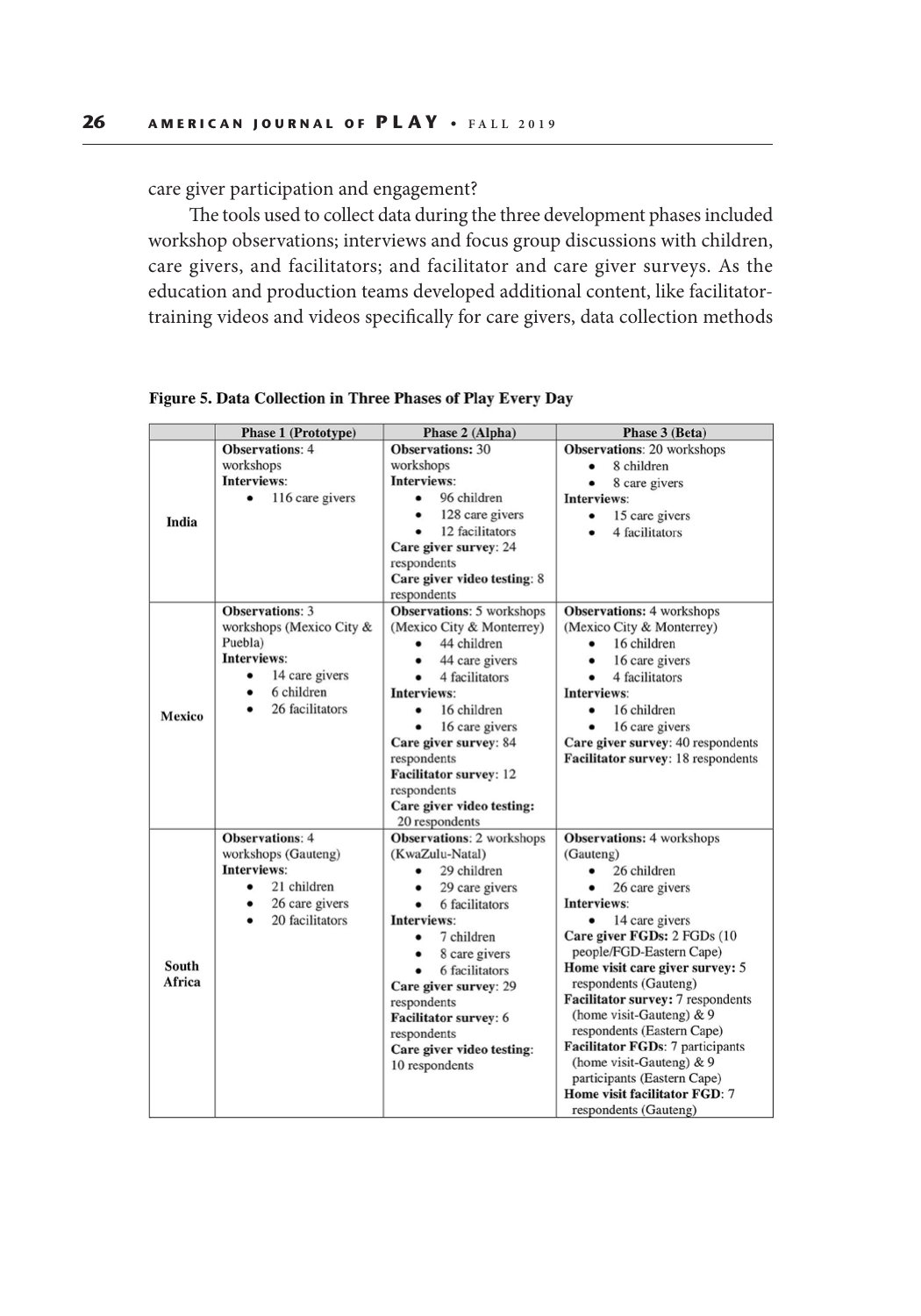expanded. Additionally, as the development phase evolved both in scope and size, data collection methods evolved. Development phases took place in Delhi (India); Mexico City, Monterrey, and Puebla (Mexico); and Gauteng, Eastern Cape, and KwaZulu-Natal (South Africa).

As with the needs assessments, sample sizes varied as did data collection methods (figure 5).

# **Key Findings**

Lessons learned through formative research informed refinement of key messages, activities, materials, and workshop structure.

#### *Key Messages*

Formative research highlighted the importance of contextualized play messaging for the care givers as a fundamental component of a play-based intervention. Although care givers in all three countries faced challenges, these challenges varied from context to context. As a result, the play messaging did not resonate equally as seen in figure 6. As the figure shows, in the initial round of testing, some messages performed better in one context than another. For example, although messaging about care givers' capacity to serve as a play mentor worked in South Africa, it did not work in India and Mexico. These findings supported further refinement and contextualization of key messages and their related activities. As an example, figure 6 shows initial play messaging while figure 8 shows the refined messages used in each country for the scaled-up intervention.

|   | <b>Messages that resonated</b>                                                                                                     |   | Messages that did not resonate                                                                                                     |
|---|------------------------------------------------------------------------------------------------------------------------------------|---|------------------------------------------------------------------------------------------------------------------------------------|
|   | You have the materials at home you need to play.<br>(I, M, SA)                                                                     |   |                                                                                                                                    |
|   | You have the knowledge and skills to be a play<br>mentor for your child. (SA)                                                      | ٠ | You have the knowledge and skills to be a play<br>mentor for your child. (M)                                                       |
|   |                                                                                                                                    | ٠ | You can be a great play partner. (I)                                                                                               |
|   | Play helps kids learn and tell stories as they use<br>their imaginations. (M)                                                      | ٠ | Play helps children learn new words and tell<br>stories. (I, SA)                                                                   |
| ٠ | Be a model play partner, demonstrating the social<br>skills that will help your child to be a good play<br>partner to others. (SA) | ٠ | Be a real playmate by acting out social skills that<br>will in turn help your kids to be good playmates<br>with everyone else. (M) |
| ٠ | Play gives children the skills they need to succeed<br>in the future, just like study. $(I)$                                       |   |                                                                                                                                    |

| Figure 6. Comparison of Tested Messages (Phase 1: Prototype Phase) |  |  |  |  |  |
|--------------------------------------------------------------------|--|--|--|--|--|
|--------------------------------------------------------------------|--|--|--|--|--|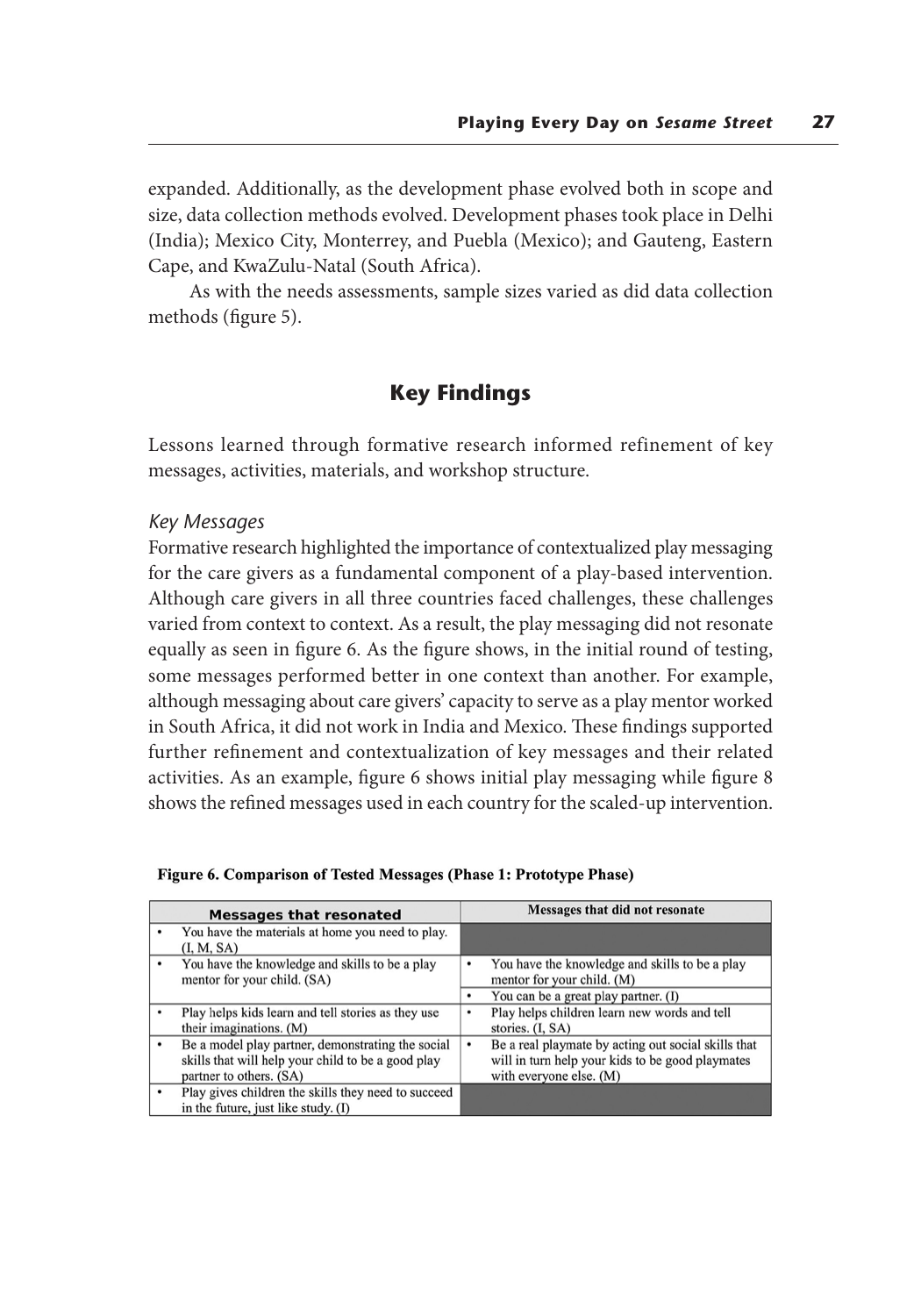From these findings, teams refined messaging to ensure greater alignment with the targeted audience, leading to country-specific messages. (figure 7).

Once contextualized, the research indicated that a common trait of effective key messages was their functionality or practicality, that is, something that care givers could integrate easily in their daily routines, that did not imply extra resources, and that could be done in short periods of time. More specifically, messaging that resonated most with care givers used recycled materials as play objects. In India, for example, using recycled materials as play objects provided previously unknown play opportunities. Care givers reported that, before the initiative, they believed that learning-based toys were too expensive. Through Play Every Day, these care givers viewed recycled materials as opportunities for play-based learning (IDEOSYNC 2018). In Mexico, caregivers reported that learning about transforming recycled materials allowed them to experiment with and think differently about play at home. As one mother explained, "It is easy to play with simple things, without complications, without toys. I was surprised today that we could make puppets with materials that we have at home and sometimes think that are useless" (Dussel and Martinez 2018, 11).

Adapted key messaging also began to support care givers' changing perceptions of play as they reported increased confidence and positive perceptions of play. In South Africa, participants said that the workshops changed how they thought about play. Meaningful play experiences, they learned, do not require large amount of time or store-bought toys and also keep children safe

| India |                                                                                                        | <b>Mexico</b>                                                                                                                    | <b>South Africa</b>                                                             |  |  |
|-------|--------------------------------------------------------------------------------------------------------|----------------------------------------------------------------------------------------------------------------------------------|---------------------------------------------------------------------------------|--|--|
|       | Play with your child for an<br>hour because today's play is<br>tomorrow's happy reality.               | Play reinforces skills and habits<br>٠<br>such as planning and social<br>skills that your child needs<br>throughout their lives. | Play teaches sharing, caring<br>٠<br>and respecting others.                     |  |  |
|       | One hour of play helps children<br>learn good values and become<br>responsible citizens.               | You can play anywhere,<br>٠<br>anytime!                                                                                          | Play helps children learn new<br>٠<br>words, to help them succeed at<br>school. |  |  |
|       | One hour of play helps children<br>$\bullet$<br>understand numbers better and<br>develops math skills. | You can make everyday<br>٠<br>activities playful.                                                                                | Play with your children,<br>٠<br>anywhere, anytime.                             |  |  |
|       | One hour of play helps children<br>٠<br>learn skills for reading and<br>building vocabulary.           | You can play with materials<br>٠<br>you have at home.                                                                            | There is no cost to play, you<br>٠<br>have everything you need.                 |  |  |
|       |                                                                                                        | Play reinforces skills and habits<br>٠<br>such as planning and social<br>skills that your child needs<br>throughout their lives. |                                                                                 |  |  |

#### **Figure 7. Refined Key Messages**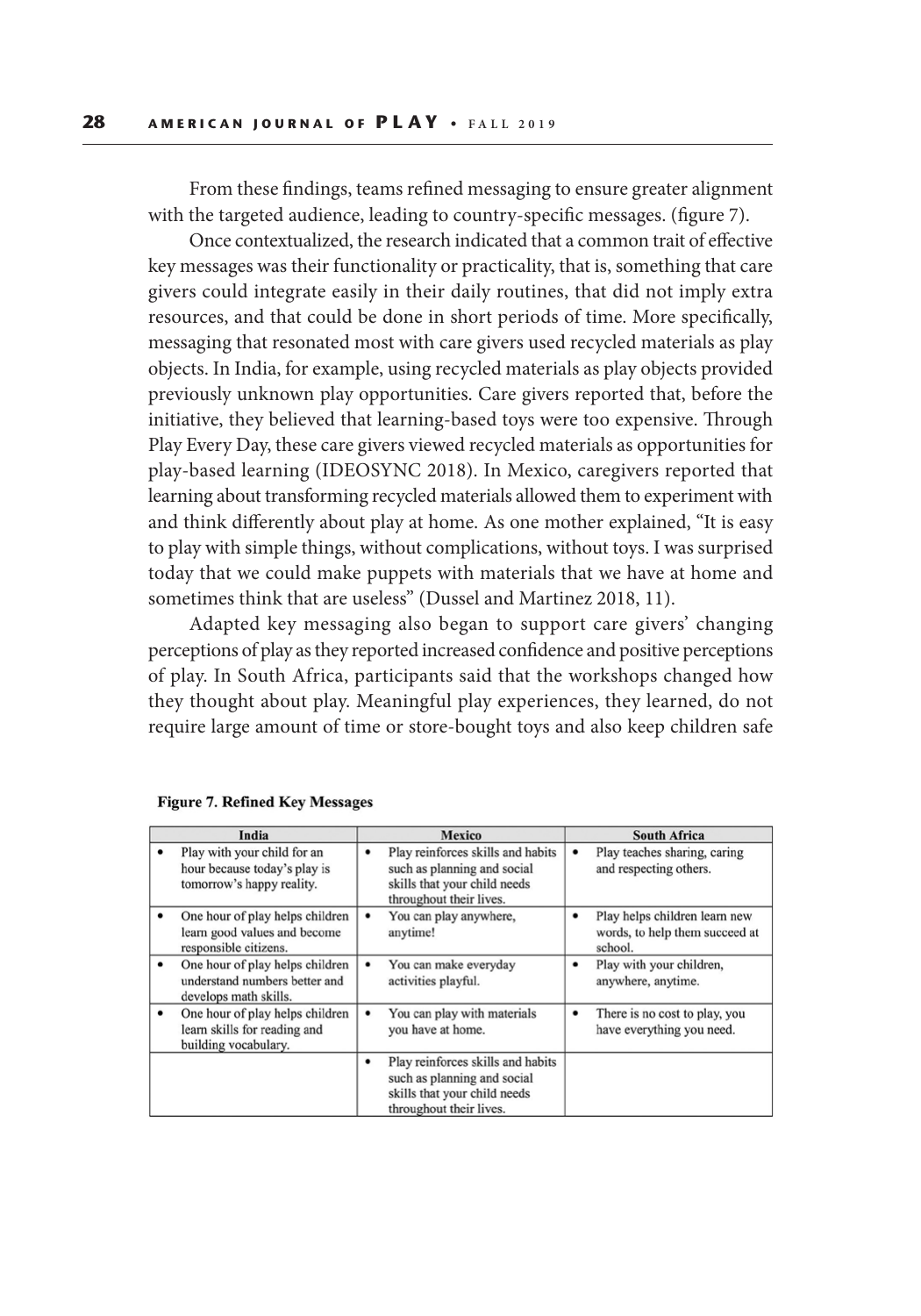and off the streets. Further, when their children seek their attention, care givers reported a change in perception for each reason a child asks for attention. Rather than scolding the child, care givers reported playing with them instead (Brink, Spencer-Smith, and Roberts 2018).

#### *Play Materials*

The inclusion of key messaging on take-home materials also supported messaging pickup, generating continuity with the experience developed in the workshops. In Mexico and South Africa, care givers reported that they did indeed use the take-home activity cards at home and that the wordless storybooks supported imaginative play outside of the workshops. In Mexico, for example, caregivers explained how the take-home activity cards helped them integrate play into everyday activities.

Care givers considered the information included on the activity cards to be a form of practical and precise advice, easy to develop and include in their daily life. Also, it gave them another opportunity to experiment with play outside the school, increasing the time they spend playing with their children. These results were confirmed by comments such as the following:

- *Interviewer*: Did today's activities affect your beliefs and perceptions about play?
- *Care Giver 1:* Yes, because when we went to the market he also had fun, he picked other things, he organized the shopping list for his lunch and all that. Play can be applied, that is, not being at school. You can also play anywhere.
- *Care Giver 2:* To be honest, yes, because at times I do not have too much time available to play with her at home, and now with these sessions and everything, I've tried to have a little more time to spend incredible moments with her, for example, the workshops at home or when we go somewhere together. (Dussel and Martinez 2018, 13).

In South Africa, wordless storybooks supported imaginative storytelling and provided an opportunity for care givers, particularly low-literacy care givers, to engage in playful bonding moments with their children. Care givers enjoyed the storybooks as did their children. Many care givers explained that their children would return home from school and ask to play with the books. Care givers also appreciated the books' focus on creative thinking as well as the opportunity to engage in storytelling, particularly for those care givers who were unable to read or had low-literacy levels (Brink 2018). Rather than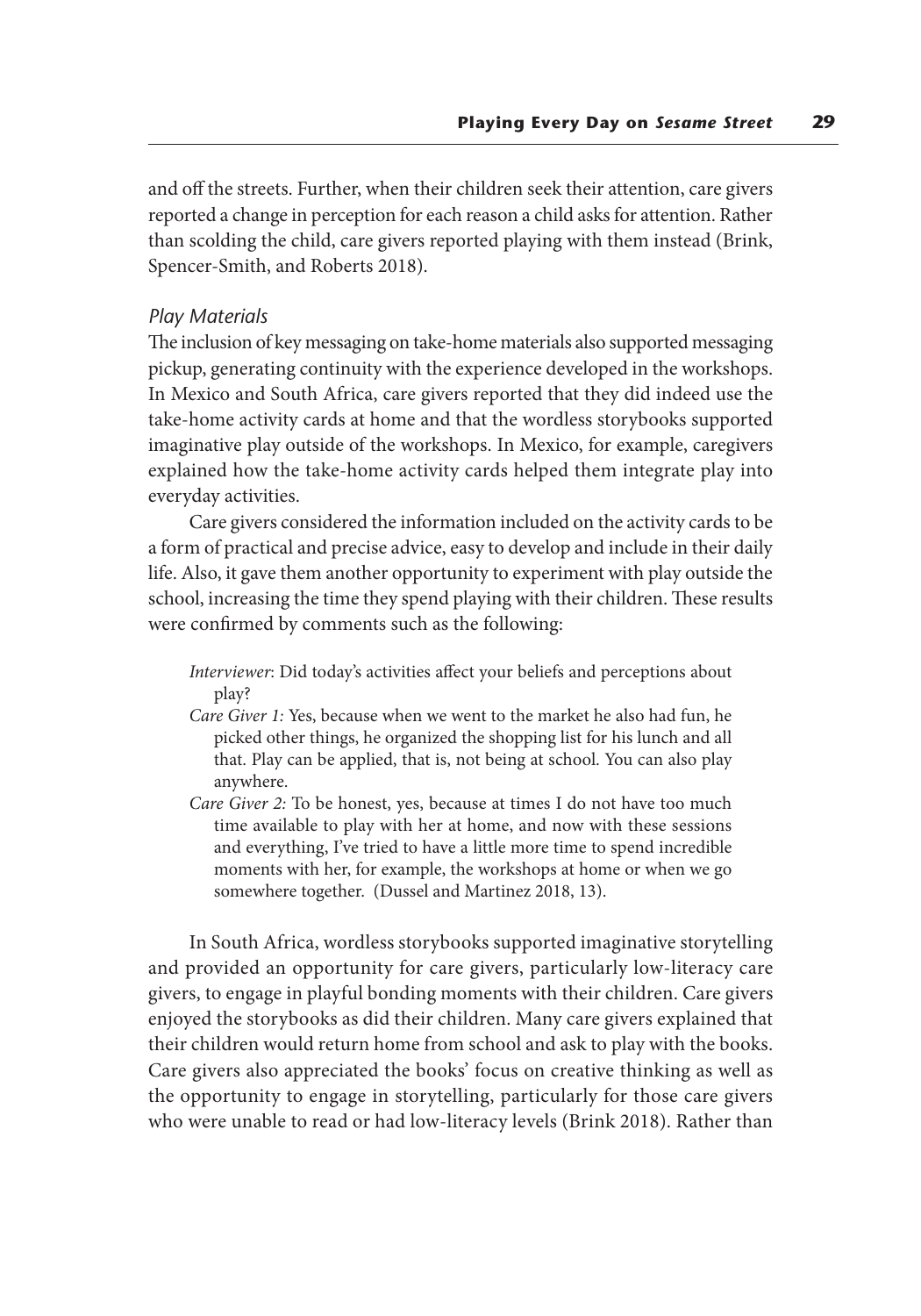serve as directives, the take-home materials acted as springboards to support care givers' experimentation with play outside of the workshop, even when challenged by limited resources, time, or literacy levels.

#### *Play Activities*

Although the lessons learned are organized by key domains, a clear overlap exists. Effective materials and messaging that support improvements in care giver outcomes are only as effective as the associated activities. Like the messaging and materials, activities care givers found easily integrated into their existing habits showed the highest engagement and the greatest pickup.

The greatest challenge to replicability was caregiver confidence. We found care givers most comfortable with making and building activities that were familiar to them. In Phase 1, the activities in each workshop were not linked, so that families may have participated in a making and building activity and then moved on to a "dream to be a grownup" activity that was unrelated to the previous activity. Adding to these challenges, care givers experienced difficulties with activities based on imaginative play. Observations and interviews with care givers revealed that they were uncomfortable acting silly in front of others. Many of them did not have experience with such play in their childhood or as adults. As vocalized by one Indian mother, the prevailing theme was: "My neighbors will say what is she doing? Is she a child?" (Purple Audacity Research and Innovation 2017).

Subsequent phases then reframed the approach to activities so that they adopted a more scaffolded approach, grounding the experience in making and building activities care givers felt most comfortable with. From there, activities increased in difficultly, that is an increased focused on pretend play, the type of play care givers struggled the most to understand and engage in, as indicated in the needs assessment and Phase 1: Prototype Phase.

Formative research found that scaffolding works. A scaffolded approach encourages continuity of play because the segue from one activity to another becomes a natural progression rather than the more jarring start and stop of the initial workshop phase. In addition, using a toy built in a making and building activity to support imaginative play in an imagination exploration activity provided a clear meaning to the set of activities. This continuity and clear meaning ultimately supported care giver confidence as knowledgeable play partners who understand the value of acting silly in play.

Scaffolding also proved successful in disrupting care givers' tendency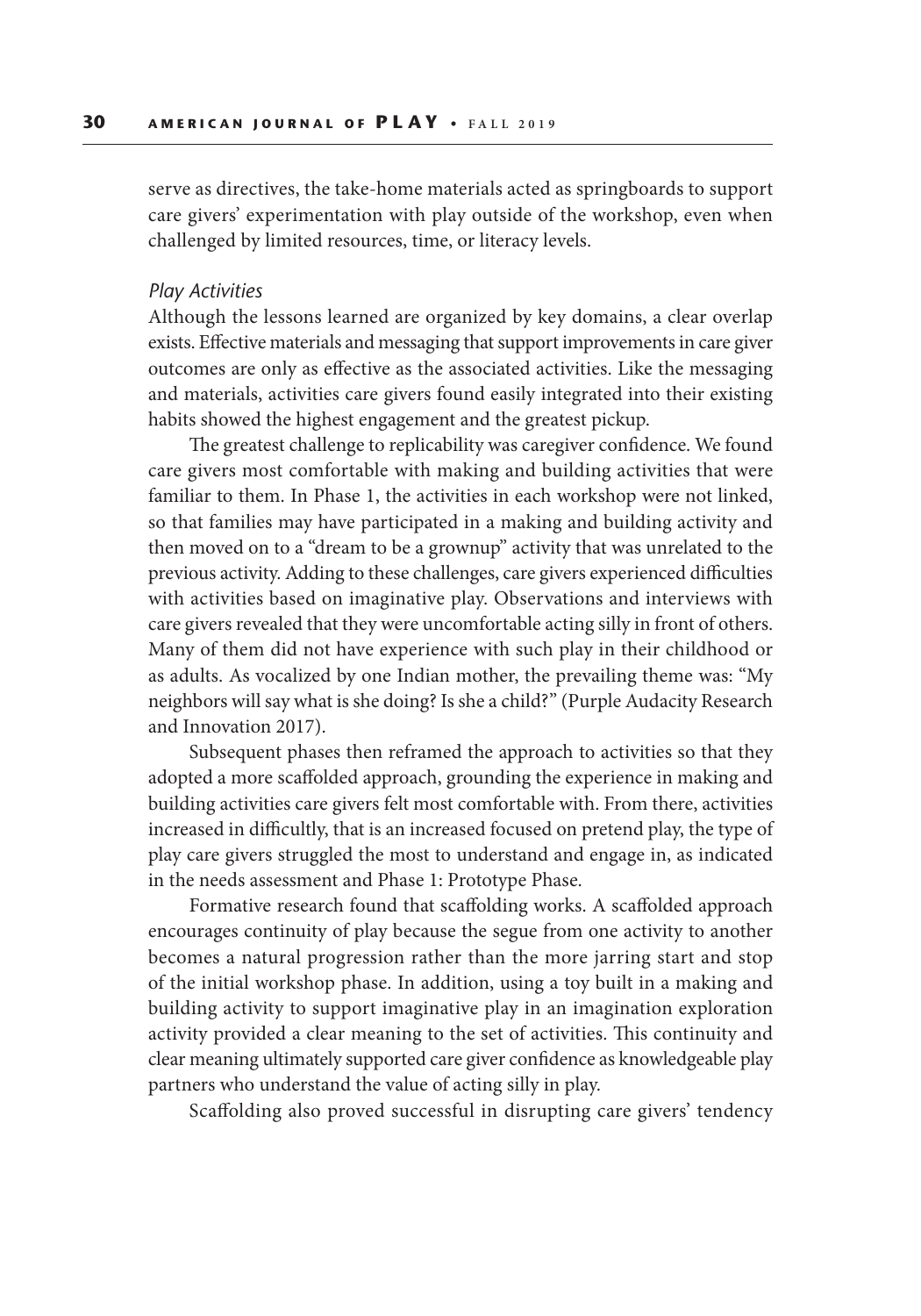to focus on getting it right rather than the process of play and the skills built through meaningful play experiences. In initial phases, given the discontinuity and time-bound nature of activities, we found that care givers felt constrained and competitive with other participating care givers, particularly during making and building activities. With scaffolding, because there was a natural flow to

| <b>Phase 1: Prototype Phase</b>                                                                                                                    |                                        | <b>Phase 3: Beta Phase</b>                                                                                                               |                                                                           |                                 |                                                                                                                     |
|----------------------------------------------------------------------------------------------------------------------------------------------------|----------------------------------------|------------------------------------------------------------------------------------------------------------------------------------------|---------------------------------------------------------------------------|---------------------------------|---------------------------------------------------------------------------------------------------------------------|
| Workshop                                                                                                                                           | Activity                               | <b>Description</b>                                                                                                                       | Workshop                                                                  | <b>Activity</b>                 | <b>Description</b>                                                                                                  |
| Workshop A:<br><b>Making and</b><br>building                                                                                                       | Sipho has a Job                        | Children built<br>something that they<br>can use at home.<br>school or church                                                            | Workshop A:<br>Who am I?                                                  | My story book                   | Child and care<br>giver create a<br>storybook with<br>recycled materials                                            |
| Message: You can<br>play with the<br>materials you have                                                                                            | <b>Water Bowling</b>                   | Children had to<br>build a tower with<br>plastic bottles                                                                                 | Message: Play<br>helps children<br>learn new words, to                    | Telling my story                | Child and care<br>giver read/tell story<br>together                                                                 |
| at home.                                                                                                                                           | <b>Amazing Maze</b>                    | Families built a<br>maze and drove a<br>car through the<br>maze                                                                          | help them succeed<br>at school.                                           | Bringing my story<br>to life    | Child and care<br>giver act story out                                                                               |
| Workshop B:<br>Imagination<br><b>Exploration</b>                                                                                                   | Heroes                                 | Children had to<br>imagine being a<br>hero, and dress up<br>like their imagined<br>hero                                                  | Workshop B:<br>What can I do?                                             | I can tell a story              | Child and care<br>giver tell a story<br>using story cards<br>from magazines                                         |
| Message: Play<br>helps children<br>learn new words<br>and tell stories.                                                                            | Find the Present!                      | Care givers had to<br>overcome obstacles<br>and find their<br>birthday present                                                           | Message: There is<br>no cost to play, you<br>have everything<br>you need. | I can make an<br>instrument     | Child and care<br>giver add music to<br>their story and<br>build a musical<br>instrument                            |
|                                                                                                                                                    | Imagination<br>Rhymes                  | Children told a<br>story through story<br>cards                                                                                          |                                                                           | I can be on TV                  | Child and care<br>giver act out story<br>on "TV"                                                                    |
| Workshop C:<br>Dream to be a<br>Grown up                                                                                                           | Let's go shopping                      | Care givers and<br>children took turns<br>being shopkeepers<br>and customers                                                             | Workshop C:<br>Where can I go?                                            | My marvelous<br>travel machine  | Child and care<br>giver invent time<br>machine with<br>recycled materials                                           |
| Message: You have<br>the knowledge and<br>skills to be a play<br>mentor for your<br>child.                                                         | Let's go for a drive                   | Care givers and<br>children dressed up<br>as drivers and<br>passengers and did<br>imagined driving in<br>different modes of<br>transport | Message: You can<br>play with your<br>child anywhere,<br>anytime.         | I can travel<br>anywhere        | Child and care<br>giver travel in their<br>time machine                                                             |
|                                                                                                                                                    | World's Best Cook                      | Children were<br>cooks while care<br>givers were aliens.<br>so the children had<br>to explain the food<br>they are cooking               |                                                                           | I could visit the zoo<br>/ farm | Child and care<br>giver use their time<br>machine to visit a<br>zoo/farm and<br>discover a new and<br>unique animal |
| <b>Workshop D: All</b><br>skills                                                                                                                   | Indigenous<br><b>Instrument Making</b> | Children and care<br>givers used<br>recycled material to<br>make musical<br>instruments                                                  | <b>Workshop D:</b><br>How does my<br>world work?                          | My world has<br>shops           | Child is a<br>shopkeeper and<br>care giver is the<br>shopper                                                        |
| Message: Be a<br>model play partner,<br>demonstrating the<br>social skills that<br>will help your child<br>to be a good play<br>partner to others. | The Zoo                                | Care givers and<br>children pretended<br>to be animals in the<br>zoo                                                                     | Message: Play<br>teaches sharing,<br>caring and<br>respecting others,     | My world has<br>special people  | Child and care<br>giver prepare a<br>meal form someone<br>they admire with<br>the items they<br>bought at the shop  |

#### **Figure 8. Evolution of Scaffolded Activities**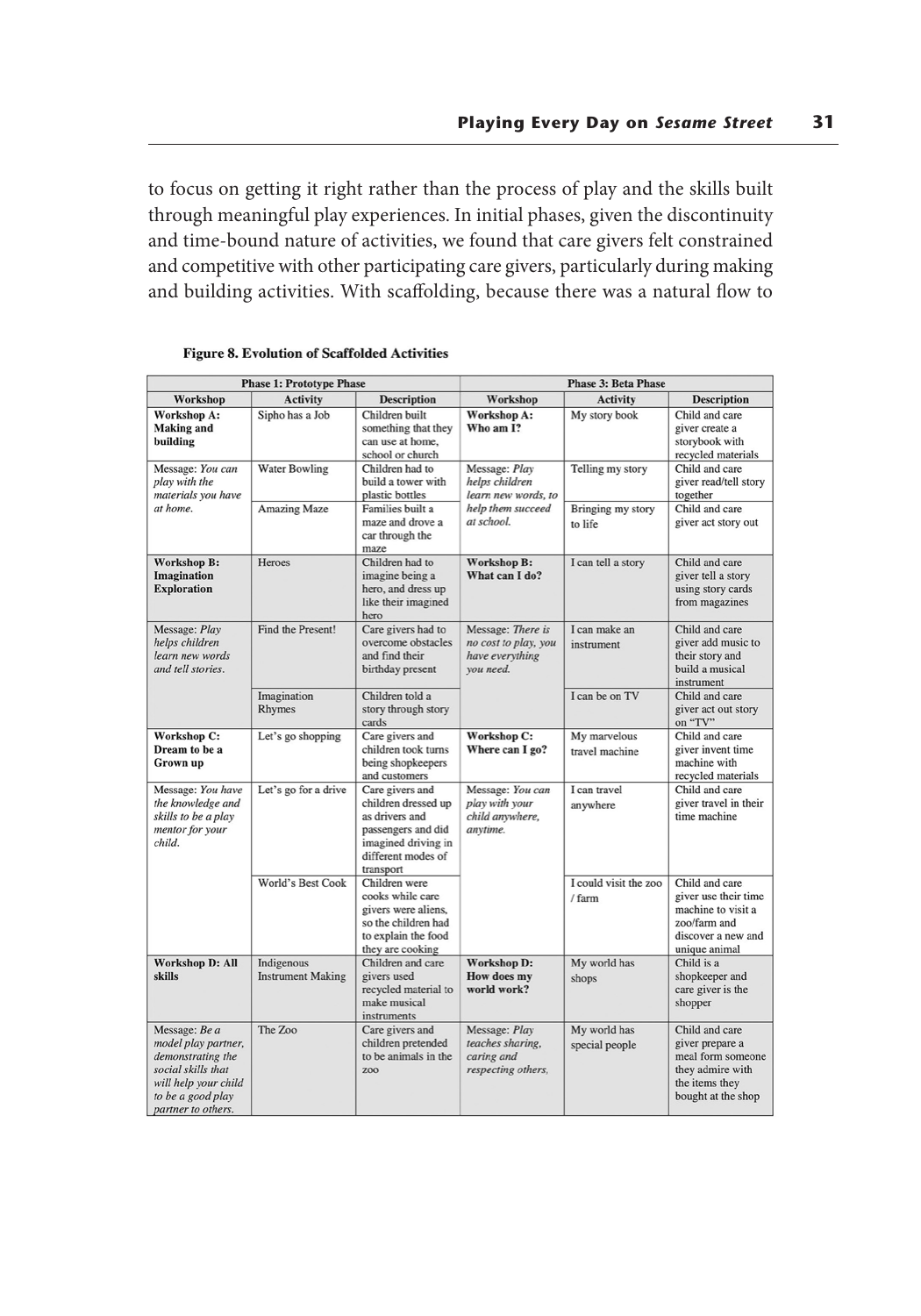activities, care givers focused more on the process of the play experience with their child than on what other care givers were doing.

Figure 8 embodies the evolving approach to scaffolded activity design among all country teams and the example provided represents South Africa's approach. As evidenced in Phase 1: Prototype Phase, activities were organized by activity type. Based on research findings, each workshop included elements of each activity type, grounding the entire play experience in making and building a play object to then use in the following activities to support imaginative play and care giver confidence.

#### *Play Workshop Structure*

Finally, in addition to the content of the workshops themselves, the structure evolved through testing as research revealed ongoing barriers to care giver engagement. To address barriers to care giver engagement, workshop messaging, activities, and materials focused on care givers' limited free time, knowledge of the ways to engage in play with children, and the assumption that play requires store-bought materials. Through the pilot phases, however, additional challenges emerged that either revealed additional layers to known barriers or unveiled previously unconsidered obstacles.

For example, time conflicts arose between the scheduling of workshops and care givers' work schedules. In South Africa, the communities served by play workshops often relied on day-labor work, meaning that availability varied from week to week. In India, given the original length of workshops (approximately from two to two-and-a-half hours), regular attendance for the entirety of the workshop was a challenge for mothers because of their household responsibilities. Combined with the location of workshops, which required them to travel long distances, participation was a major challenge. In Mexico workshops scheduled in the morning or midday limited care giver engagement because most care givers worked during the day.

To address these challenges, countries experimented with alternative delivery platforms and structures. South Africa tested two models, a workshop experience and a home-visiting model. The home-visiting model allowed for greater flexibility for those communities that relied most on day labor. For those attending the workshop experience, implementing partners provided transportation and meals to help incentivize consistent participation.

In Mexico, the team experimented with the workshop timing, exploring workshops scheduled for after school. In India, the team experimented with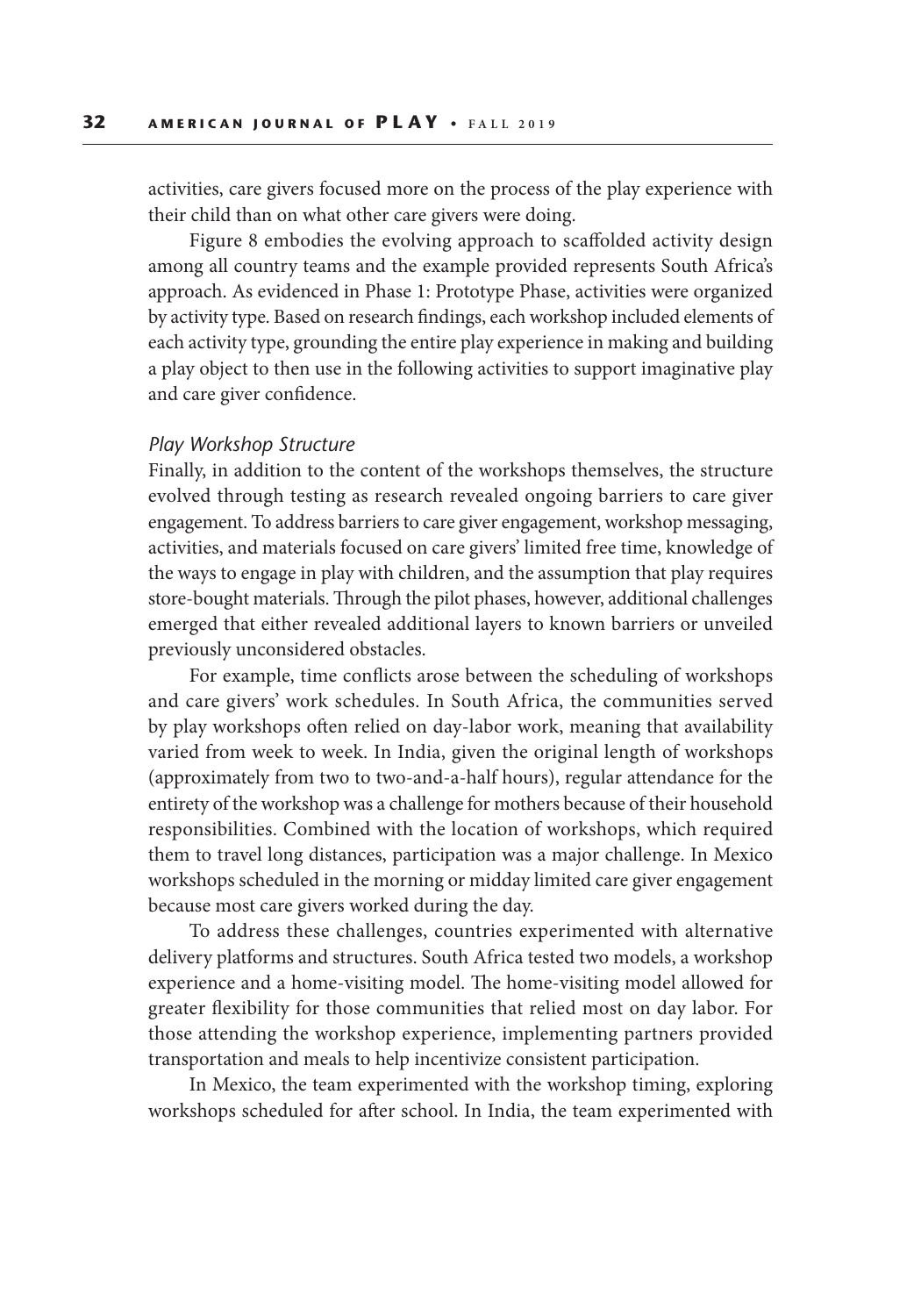shorter but more frequent workshops, using partners more centrally located in the communities served. The team in India also leveraged the power of WhatsApp to test the potential effectiveness of a workshop experience delivered via text message. Although some participating care givers attended in-person workshops and received messaging through a facilitated play workshop, others received these same messages via WhatsApp only. In testing message recall and selfreported behavior changes, care givers who received the facilitated experiences showed much greater message recall and application of play messaging at home, making it clear that a text message does not replicate the learnings and value of a live experience.

In addition to the structure and scheduling of the workshops, the language of instruction for each workshop represented both opportunities and challenges in South Africa, particularly in Gauteng. Phase 1 in Gauteng focused on English as language of instruction. Through observation and facilitator feedback, research found code switching (when a speaker alternates between two or more languages in the context of a conversation) to be both a key to participation and a challenge for engagement. Although most care givers were comfortable using English, children were less likely able to understand and so appeared disengaged during discussions with facilitators. As facilitators noticed these issues, they started to code switch between English and Zulu to help ensure everyone understood the activities given that most participants were native Zulu speakers. Subsequent phases incorporated content in both English and Zulu to provide a more inclusive space. Although code switching marginalized the few who did not speak Zulu and extended the length of the workshop, it became an integral part of the workshop experience in a linguistically diverse community.

## **Conclusion**

Although lessons are still being learned through an impact evaluation of the scaled-up intervention, research gathered during a year of testing and refinement demonstrate the importance of centering participants' joys and challenges in the intervention design process. For an intervention focused on care givers to demonstrate an effect on knowledge, attitude, and behaviors, an approach that grounds intervention design in their existing knowledge, perceptions, and realities is required.

Through iteration and testing of refined workshop messaging, materials,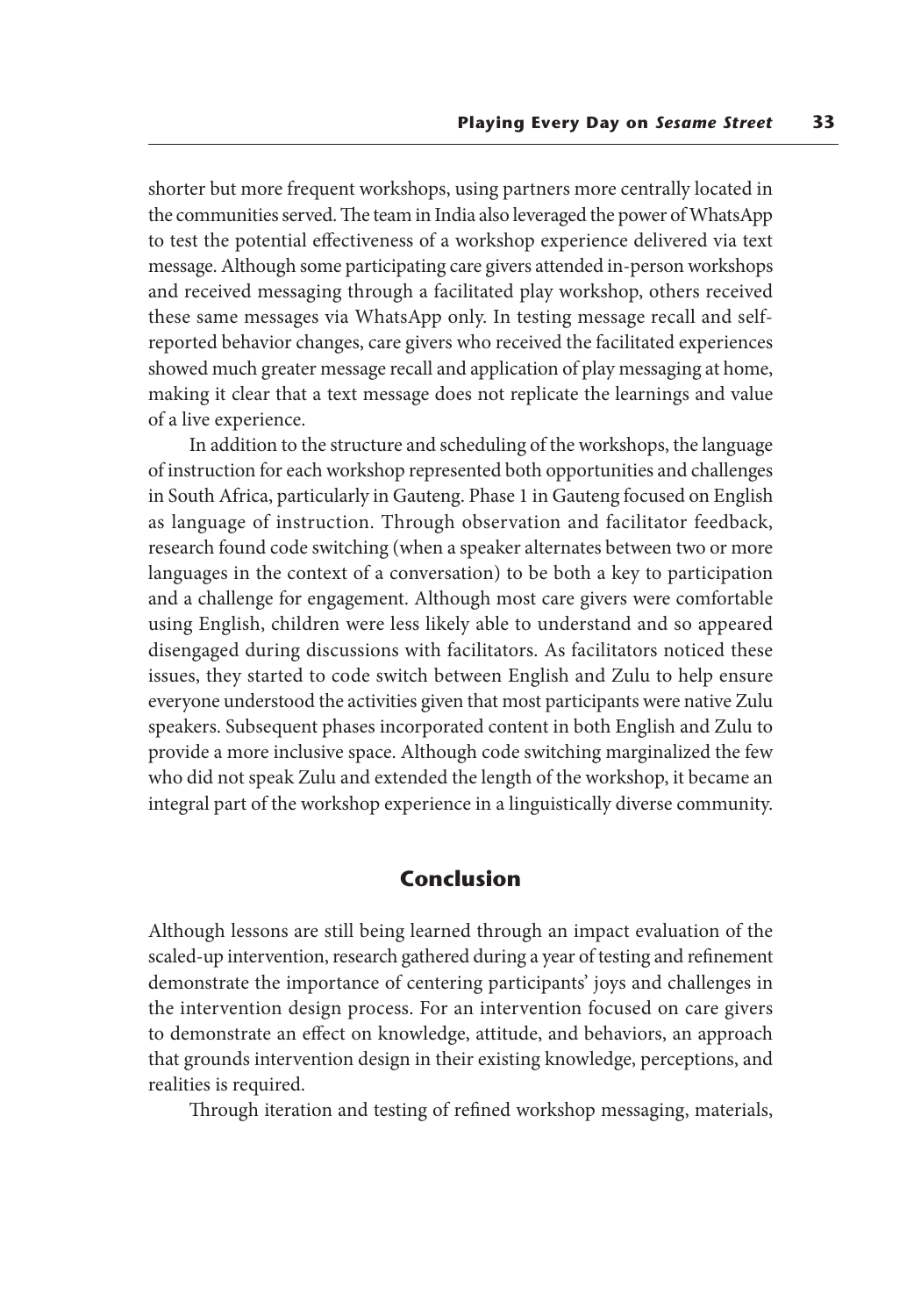activities, and structures to address the multitude of barriers to play for families in India, Mexico, and South Africa, research in the Phase 3: Beta Phase, the final round of piloting, care givers reported a greater understanding of the value of play, spending more time playing with their children, and increased confidence as play mentors.

As research teams also observed, care givers in all three countries reported increased confidence, particularly as their experiences evolved. In Mexico researchers noted a marked difference in the ways care givers engaged from the first workshop to the last. Although, during the first workshop, care givers led play activities, they engaged in play with their children in a more relaxed manner in the final workshop. Noted observations include care givers had their children take the lead in making lists for the supermarket, personalizing lunch boxes with drawings and adornments, and making snacks and sandwiches (I. a. Dussel, LEGO Formative Research Report (Beta Phase): Findings Mexico 2018).

Mexican care givers also noted the acquisition of new skills in their children because of the play workshop experience, skills like decision making, creativity, and problem solving, aspects that care givers observe doing construction or building activities as well as when they invented stories with their children (I. a. Dussel, LEGO Formative Research Report (Beta Phase): Findings Mexico 2018).

In South Africa, care givers reported that the workshops taught them the importance of play for children's development. Care givers noted that children benefit academically from play activities, play helps children learn new words to help them succeed at school, play prepares them for future roles, and play helped children learn imagination and creativity. Care givers also reported confidence in their ability to provide play experiences that would help their children learn (Brink 2018).

During the needs assessment in India, findings showed care givers had negative perceptions of play. One respondent explained, "What will people say if we play with a child?" (Purple Audacity Research and Innovation 2017). After participating in the pilot play workshops, however, researchers found perceptions of play starting to change. Formative research findings found that, although the concept of an adult playing and having fun with a child was new for care givers, after participating in the pilot play workshops, several care givers reported they now understood the value of spending time playing with their children (IDEOSYNC 2018).

By first developing a global framework and then contextualizing delivery of that framework through multiple rounds of formative research,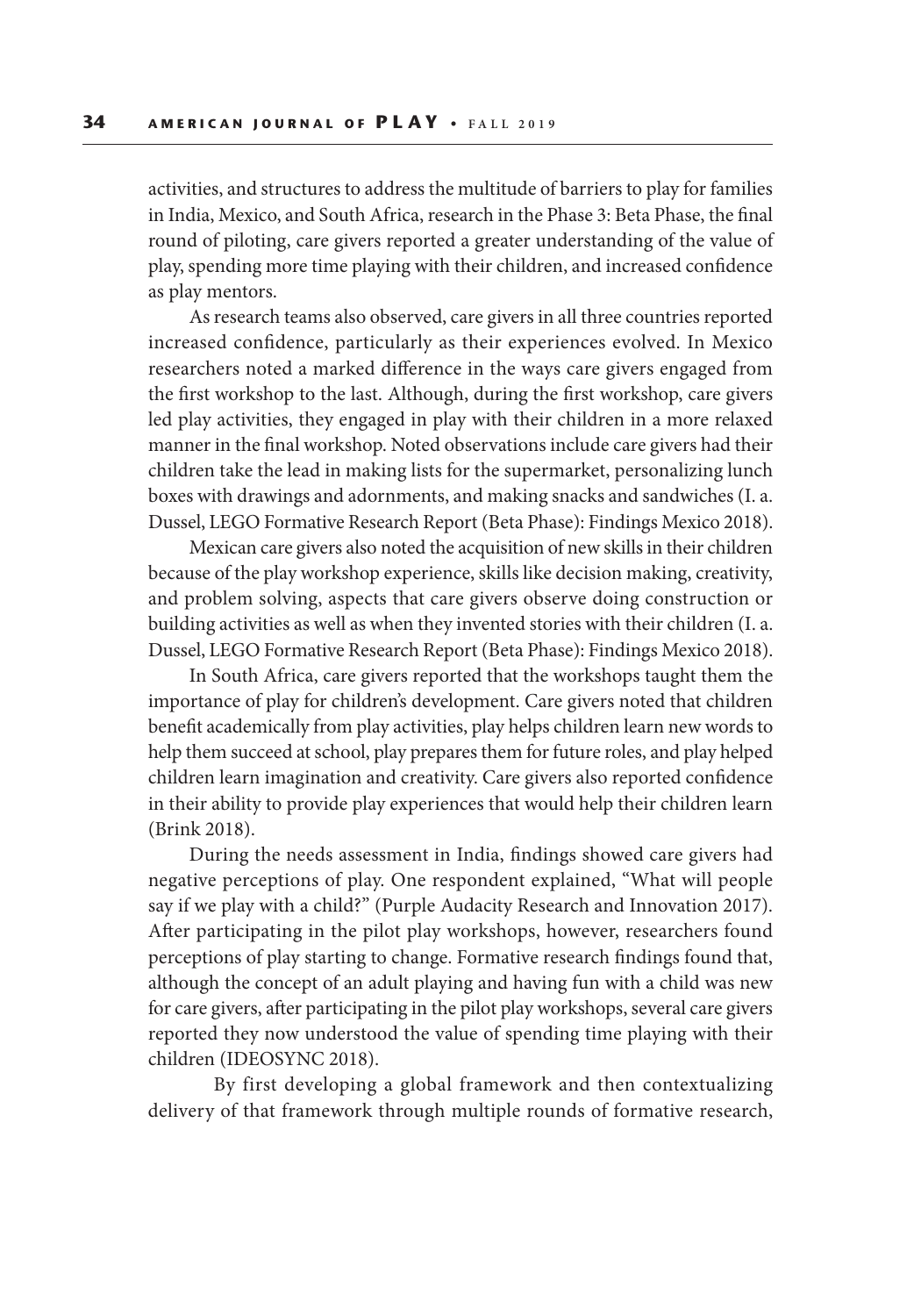we designed and piloted an intervention that draws from both localized and global learnings to inform future interventions designed to support care givers' confidence and capacity as ambassadors of learning through play. This process of program design, grounded in the intersections of global best practices and local knowledge, specific to existing perceptions of play, provides both a conceptual and practical framework to inform future interventions focused on promoting playful learning in young chlidren's lives.

#### **REFERENCES**

- Brink, Sophie, Garth Spencer-Smith, and Nicky Roberts. 2018. *Play Every Day (Beta Phase - South Africa): Final Consolidated Research Report.* Unpublished internal report, Sesame Workshop.
- Brooker, Liz and Martin Woodhead. 2013. *The Right to Play (Early Childhood in Focus).* Dussel, Ines and Berenice Martinez. 2018. *LEGO Formative Research Report (Beta Phase):*

*Findings Mexico.* Unpublished internal report, Sesame Workshop.

- Dussel, Ines. 2017. *LEGO Formative Research Report (Prototype Phase): Findings Mexico.* Unpublished internal report, Sesame Workshop.
- Edwards, Carolyn Pope. 2000. "Children's Play in Cross-Cultural Perspective: A New Look at the Six Cultures Study." *Cross-Cultural Research* 318–38.
- Fisher, Kelly, Kathy Hirsh-Pasek, Roberta M. Golinkoff, Dorothy G. Singer, Laura Berk. 2011. "Playing around in School: Implications for Learning and Education Policy." In *The Oxford Handbook of the Development of Play*, by Anthony D. Pellegrini, 341–62.
- Foulds, Kim. 2017. *Play Every Day Needs Assessment: Summary of Findings from India, Mexico, and South Africa.* Unpublished internal document, Sesame Workshop.
- Haight, Wendy, Xiao-lei Want, Heidi Fung, Kimberley Williams, and Judith Mintz. 1999. "Universal, Developmental, and Variable Aspects of Young Children's Play: A Cross Cultural Comparison of Pretending at Home." *Child Development* 1477-88.
- IDEOSYNC. 2018. *Play Every Day Research Report: Beta Phase (India).* Unpublished internal report: Sesame Workshop.
- Kelly-Vance, Lisa and Brigette Ryalls. 2008. "Best Practices in Play Assessment and Intervention." In *Best Practices in School Psychology V*, edited by Alex Grimes and Jeff Thomas, 549–60.
- Lansdown, Gerison. 2005. "Can You Hear Me? The Right of Young Children to Participate in Decisions Affecting Them." Working Papers in Early Childhood Development.
- Mookerjee, Devalina. 2018. *LEGO Play Every Day Research Report on the Alpha Phase.* Unpublished internal report, Sesame Workshop.
- Mookerjee, Devalina. 2017. *LEGO Play Every Day Research Report on the Prototype Phase.* Unpublished internal report, Sesame Workshop.
- Oke, Meera, Archna Khattar, Prarthana Pant, and T. S. Saraswathi. 1999. "A Profile of